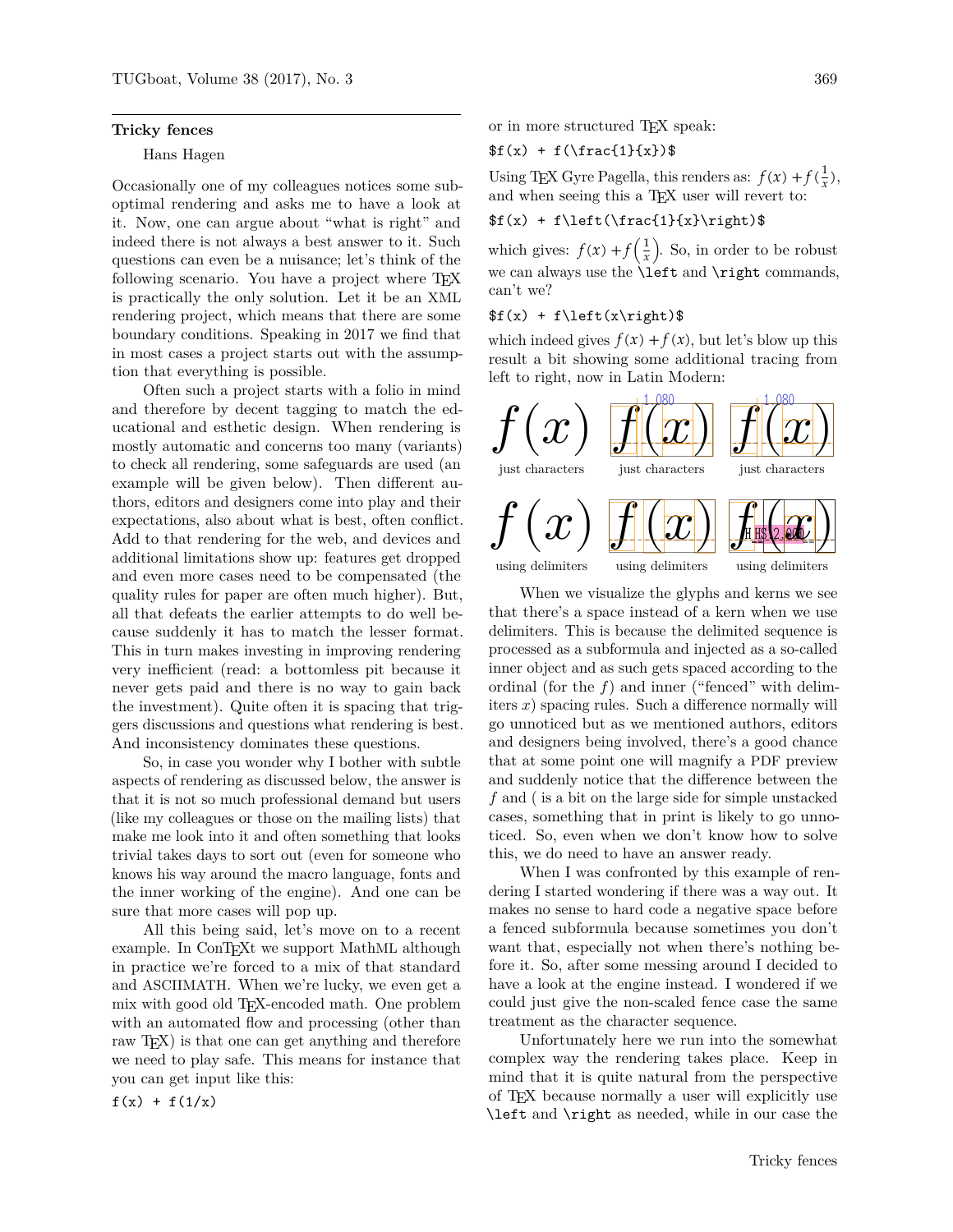fact that we automate and therefore want a generic solution interferes (as usual in such cases).

Once read in the sequence  $f(x)$  can be represented as a list:

```
list = f{
 id = "nod", subtype = "ord", nucleus = {{
    id = "mathchar", fan = 0, char = "U+00066",},
 },
},
 {
  id = "noad", subtype = "open", nucleus = {
  {
   id = "mathchar", fan = 0, char = "U+00028",},
 },
},
{
 id = "nod", subtype = "ord", nucleus = {{
   id = "mathchar", fan = 0, char = "U+00078",},
 },
},
{
 id = "nod", subtype = "close", nucleus = {{
    id = "mathchar", fan = 0, char = "U+00029",},
 },
},
}
```
The sequence  $f \left( x \right)$  is also a list but now it is a tree (we leave out some unset keys): list =  $\{$ 

```
\mathcal{F}id = "nod", subtype = "ord", nucleus = {\{ id = "mathchar", fan = 0,char = ''U+00066",},
},
},
{
 id = "noad", subtype = "inner", nucleus = {
  {
   id = "submlist", head = {
    {
     id = "fence", subtype = "left",
      delim = { \{ id = "delim", small_fam = 0,
                   small_char = "U+00028", },
     },
    },
    {
     id = "noad", subtype = "ord",
      nucleus = \{ \{ id = "mathchar", fan = 0, \}char = "U+00078", },
     },
```

```
},
    {
     id = "fence", subtype = "right",
     delim = \{ { id = "delim", small_fam = 0,
                  small char = "U+00029", },
     },
    },
   },
  },
 },
},
```
}

So, the formula  $f(x)$  is just four characters and stays that way, but with some inter-character spacing applied according to the rules of T<sub>EX</sub> math. The sequence  $f \left(x \right)$  however becomes two components: the  $f$  is an ordinal noad,<sup>1</sup> and \left( x \right) becomes an inner noad with a list as a nucleus, which gets processed independently. The way the code is written this is what (roughly) happens:

- A formula starts; normally this is triggered by one or two dollar signs.
- The f becomes an ordinal noad and TFX goes on.
- A fence is seen with a left delimiter and an inner noad is injected.
- That noad has a sub-math list that takes the left delimiter up to a matching right one.
- When all is scanned a routine is called that turns a list of math noads into a list of nodes.
- So, we start at the beginning, the ordinal f.
- Before moving on a check happens if this character needs to be kerned with another (but here we have an ordinal–inner combination).
- Then we encounter the subformula (including) fences) which triggers a nested call to the math typesetter.
- The result eventually gets packaged into a hlist and we're back one level up (here after the ordinal  $f$ ).
- Processing a list happens in two passes and, to cut it short, it's the second pass that deals with choosing fences and spacing.
- Each time when a (sub)list is processed a second pass over that list happens.
- So, now TFX will inject the right spaces between pairs of noads.
- In our case that is between an ordinal and an inner noad, which is quite different from a sequence of ordinals.

<sup>1</sup> Noads are the mathematical building blocks. Eventually they become nodes, the building blocks of paragraphs and boxed material.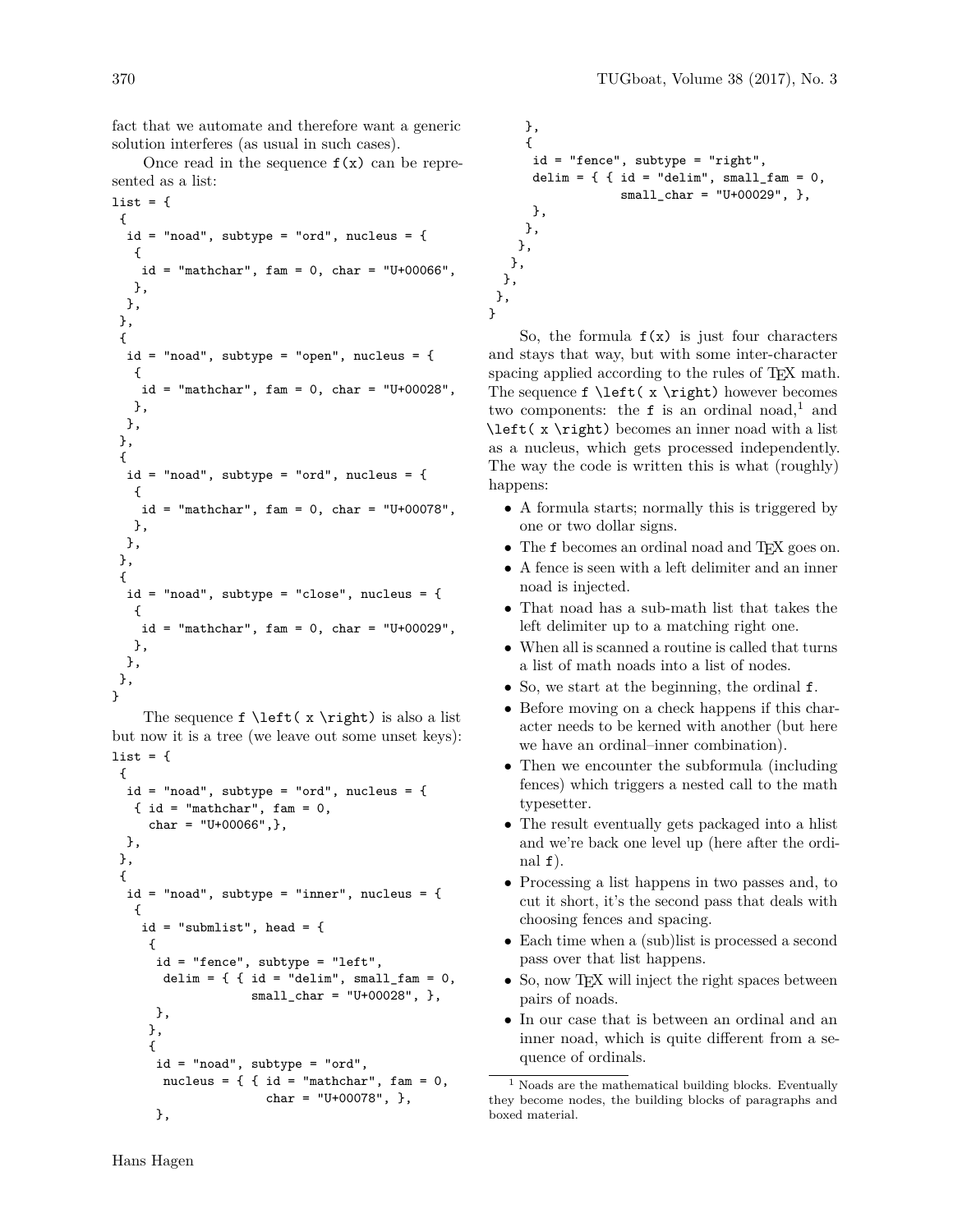It's these fences that demand a two-pass approach because we need to know the height and depth of the subformula. Anyway, do you see the complication? In our inner formula the fences are not scaled, but this is not communicated back in the sense that the inner noad can become an ordinal one, as in the simple f( pair. The information is not only lost, it is not even considered useful and the only way to somehow bubble it up in the processing so that it can be used in the spacing requires an extension. And even then we have a problem: the kerning that we see between f( is also lost. It must be noted that this kerning is optional and triggered by setting \mathitalicsmode=1. One reason for this is that fonts approach italic correction differently, and cheat with the combination of natural width and italic correction.

Now, because such a workaround is definitely conflicting with the inner workings of TEX, our experimenting demands another variable be created: \mathdelimitersmode. It might be a prelude to more manipulations but for now we stick to this one case. How messy it really is can be demonstrated when we render our example with Cambria.



If you look closely you will notice that the parenthesis are moved up a bit. Also notice the more accurate bounding boxes. Just to be sure we also show Pagella:



When we really want the unscaled variant to be somewhat compatible with the fenced one we now need to take into account:

• the optional axis-and-height/depth related shift of the fence (bit 1)

- the optional kern between characters (bit 2)
- the optional space between math objects (bit 4)

Each option can be set (which is handy for testing) but here we will set them all, so, when \mathdelimitersmode=7, we want cambria to come out as follows:



When this mode is set the following happens:

- We keep track of the scaling and when we use the normal size this is registered in the noad (we had space in the data structure for that).
- This information is picked up by the caller of the routine that does the subformula and stored in the (parent) inner noad (again, we had space for that).
- Kerns between a character (ordinal) and subformula (inner) are kept, which can be bad for other cases but probably less than what we try to solve here.
- When the fences are unscaled the inner property temporarily becomes an ordinal one when we apply the inter-noad spacing.

Hopefully this is good enough but anything more fancy would demand drastic changes in one of the most sensitive mechanisms of TEX. It might not always work out right, so for now I consider it an experiment, which means that it can be kept around, rejected or improved.

In case one wonders if such an extension is truly needed, one should also take into account that automated typesetting (also of math) is probably one of the areas where TFX can shine for a while. And while we can deal with much by using Lua, this is one of the cases where the interwoven and integrated parsing, converting and rendering of the math machinery makes it hard. It also fits into a further opening up of the inner working by modes.

Another objection to such a solution can be that we should not alter the engine too much. However, fences already are an exception and treated specially (tests and jumps in the program) so adding this fits reasonably well into that part of the design.